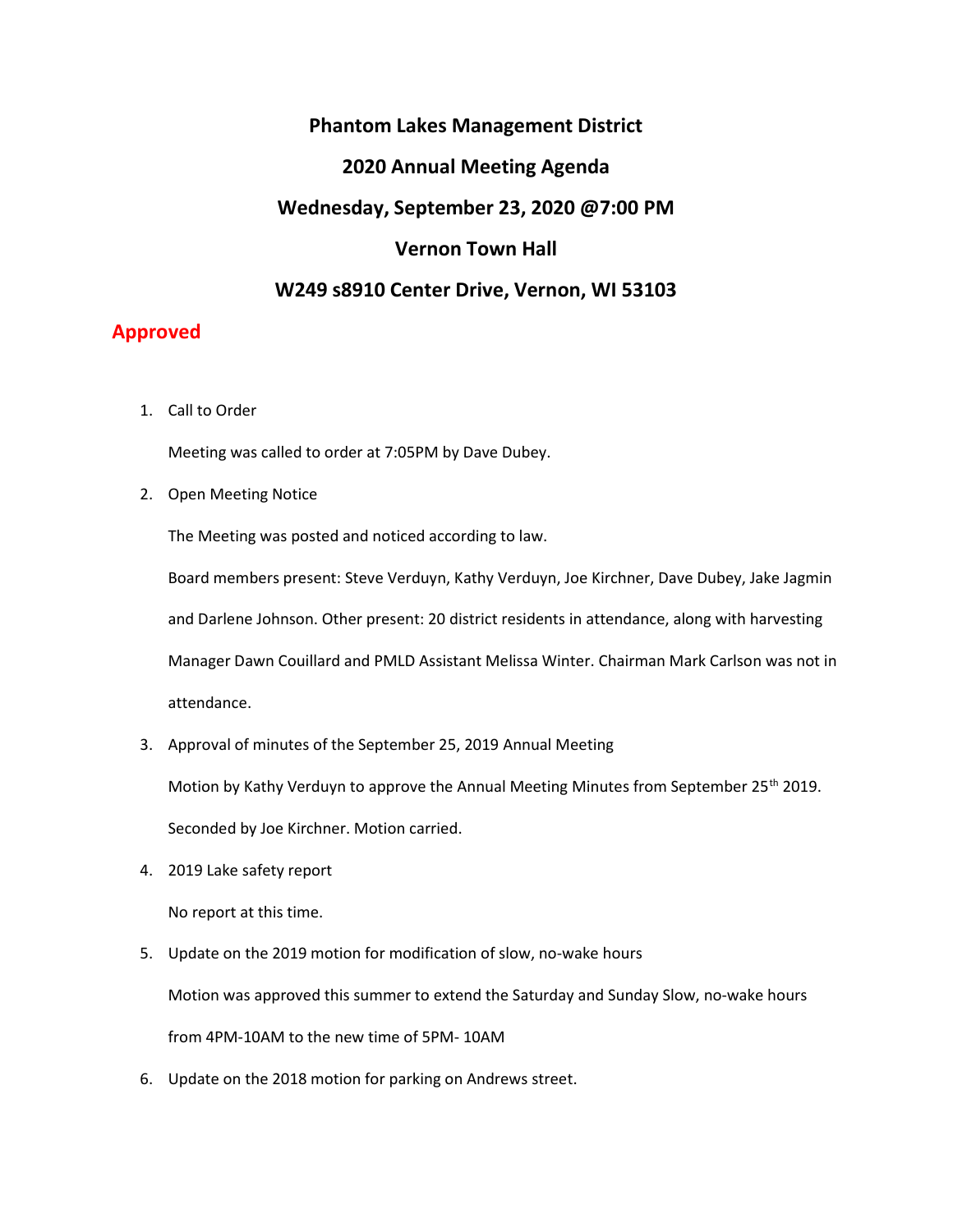No action was taken this year.

7. Fisheries Management /Stocking

This year's winning Largemouth bass from the Wednesday night Bass Tournament was caught on Upper Phantom and was 20.5"

1400 6" walleye and 2000 4.5" Largemouth Bass will be equally distributed between upper and lower Phantom this fall.

8. Harvesting Report

Harvester was averaging 75 hours a week of cutting time. Average of 10,000 cubic feet of weed harvested per week. 70 hours of major maintenance was preformed this year. Current pump is in bad shape. If Pump breaks down a replacement would be \$6000-\$8000.

9. Harvester Exploration

Discussion on purchasing of a new smaller harvester to reduce the strain on and possibly take over in the case of a breakdown of current harvester. Motion by Jake Jagmin to begin new harvester acquisition. Seconded by Ken Davis. Motion carried.

10. Lake Drawdown Exploration

Discussion was had on the possibility of drawing down the lake to help with silt stabilization. Majority of Resident were in favor of exploration.

11. PMLD Boundaries

The board is working on having The Pointe apartment complex added to the Lake District

12. PMLD sponsored Fireworks

Residents were majority in favor of funding Fireworks show. Further discussion in budget.

13. Items form the Floor

No items from the floor.

14. Approval of the 2019 Audit Report